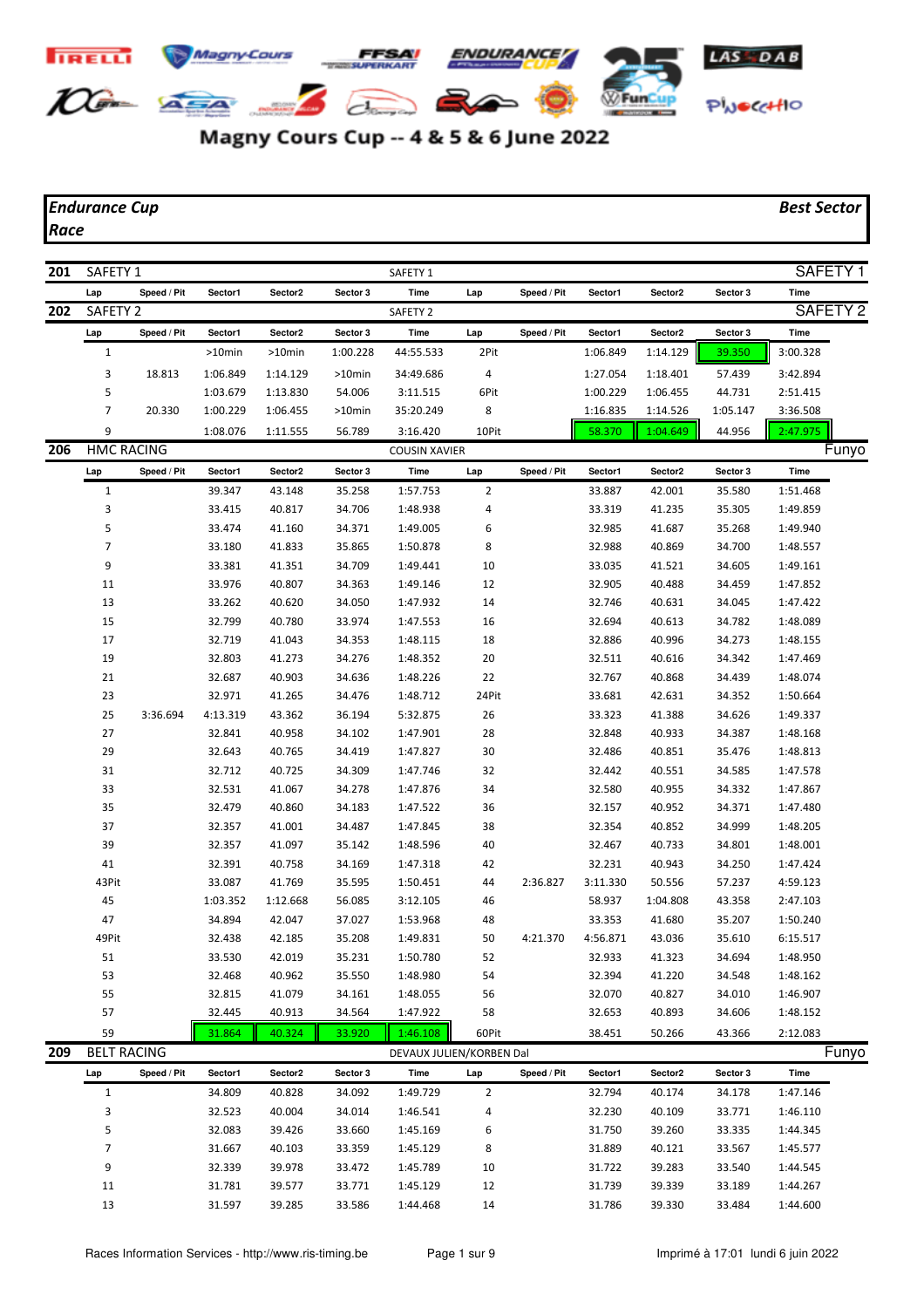|     | 15                 |             | 31.537   | 39.297   | 33.631   | 1:44.465                   | 16             |             | 31.755   | 39.324           | 33.851   | 1:44.930             |       |
|-----|--------------------|-------------|----------|----------|----------|----------------------------|----------------|-------------|----------|------------------|----------|----------------------|-------|
|     | 17                 |             | 31.903   | 39.499   | 33.430   | 1:44.832                   | 18             |             | 31.852   | 39.203           | 33.349   | 1:44.404             |       |
|     | 19                 |             | 31.823   | 39.198   | 33.541   | 1:44.562                   | 20             |             | 31.731   | 39.456           | 33.114   | 1:44.301             |       |
|     | 21                 |             | 31.579   | 39.255   | 33.401   | 1:44.235                   | 22             |             | 31.814   | 39.365           | 33.381   | 1:44.560             |       |
|     | 23                 |             | 31.778   | 39.231   | 33.443   | 1:44.452                   | 24             |             | 31.771   | 39.324           | 33.670   | 1:44.765             |       |
|     | 25                 |             | 33.659   | 1:18.910 | 1:00.828 | 2:53.397                   | 26             |             | 1:05.843 | 1:14.819         | 39.752   | 3:00.414             |       |
|     | 27                 |             | 32.345   | 39.809   | 33.920   | 1:46.074                   | 28             |             | 32.387   | 39.795           | 33.642   | 1:45.824             |       |
|     | 29                 |             | 32.199   | 39.386   | 33.785   | 1:45.370                   | 30             |             | 32.712   | 39.467           | 33.814   | 1:45.993             |       |
|     | 31                 |             | 32.023   | 39.551   | 34.040   | 1:45.614                   | 32             |             | 31.977   | 39.563           | 33.779   | 1:45.319             |       |
|     | 33                 |             | 31.864   | 39.398   | 34.036   | 1:45.298                   | 34             |             | 32.030   | 39.366           | 35.184   | 1:46.580             |       |
|     | 35                 |             | 31.675   | 39.729   | 33.447   | 1:44.851                   | 36             |             | 31.678   | 39.235           | 34.220   | 1:45.133             |       |
|     | 37Pit              |             | 31.780   | 39.320   | 32.744   | 1:43.844                   | 38             | 3:53.661    | 4:29.997 | 43.405           | 36.445   | 5:49.847             |       |
|     | 39                 |             | 33.777   | 41.919   | 35.580   | 1:51.276                   | 40             |             | 33.575   | 43.013           | 35.735   | 1:52.323             |       |
|     | 41                 |             | 33.572   | 42.055   | 35.403   | 1:51.030                   | 42             |             | 33.464   | 41.465           | 43.498   | 1:58.427             |       |
|     | 43                 |             | 43.168   | 54.423   | 41.882   | 2:19.473                   | 44             |             | 1:14.437 | 1:17.732         | 58.472   | 3:30.641             |       |
|     | 45                 |             | 1:02.582 | 1:13.832 | 54.750   | 3:11.164                   | 46             |             | 59.686   | 1:06.265         | 46.495   | 2:52.446             |       |
|     | 47                 |             | 34.701   | 42.494   | 35.558   | 1:52.753                   | 48             |             | 32.989   | 41.589           | 37.076   | 1:51.654             |       |
|     | 49                 |             | 32.787   | 41.564   | 35.977   | 1:50.328                   | 50Pit          |             | 1:10.174 | 51.861           | 44.000   | 2:46.035             |       |
|     | 51                 | 4:01.560    | 4:33.533 | 40.532   | 34.327   | 5:48.392                   | 52             |             | 32.241   | 39.945           | 33.686   | 1:45.872             |       |
|     | 53                 |             | 32.006   | 39.990   | 33.470   | 1:45.466                   | 54             |             | 31.758   | 39.796           | 33.260   | 1:44.814             |       |
|     | 55                 |             | 31.657   | 39.813   | 33.879   | 1:45.349                   | 56             |             | 31.639   | 39.330           | 33.603   | 1:44.572             |       |
|     | 57                 |             | 31.632   | 39.550   | 33.728   | 1:44.910                   | 58             |             | 31.497   | 39.339           | 33.666   | 1:44.502             |       |
|     | 59                 |             | 31.884   | 39.762   | 33.644   | 1:45.290                   | 60             |             | 32.251   | 39.824           | 33.585   | 1:45.660             |       |
|     | 61                 |             | 32.583   | 39.696   | 33.484   | 1:45.763                   | 62             |             | 31.754   | 39.896           | 33.526   | 1:45.176             |       |
|     | 63                 |             | 31.512   | 39.475   | 43.274   | 1:54.261                   | 64             |             | 40.371   | 43.265           | 38.060   | 2:01.696             |       |
|     | 65                 |             | 36.300   | 43.374   | 37.254   | 1:56.928                   | 66             |             | 49.804   | 1:08.948         | 58.230   | 2:56.982             |       |
|     | 67                 |             | 56.941   | 1:03.623 | 44.815   | 2:45.379                   | 68             |             | 33.207   | 39.714           | 33.604   | 1:46.525             |       |
|     | 69                 |             | 31.904   | 39.840   | 33.918   | 1:45.662                   | 70             |             | 31.909   | 39.705           | 33.445   | 1:45.059             |       |
|     | 71                 |             | 31.491   | 39.372   | 33.332   | 1:44.195                   | 72             |             | 31.826   | 39.442           | 33.768   | 1:45.036             |       |
|     | 73                 |             | 31.554   | 39.542   | 33.770   | 1:44.866                   | 74             |             | 31.688   | 39.780           | 33.825   | 1:45.293             |       |
|     | 75                 |             | 31.596   | 40.021   | 34.029   | 1:45.646                   | 76             |             | 31.776   | 39.706           | 33.518   | 1:45.000             |       |
|     | 77Pit              |             | 31.725   | 40.066   | 32.775   | 1:44.566                   | 78             | 4:36.808    | 5:13.555 | 43.647           | 36.533   | 6:33.735             |       |
|     | 79                 |             | 34.331   | 43.021   | 35.370   | 1:52.722                   | 80             |             | 33.845   | 42.495           | 35.666   | 1:52.006             |       |
|     | 81                 |             | 33.790   | 42.244   | 35.805   | 1:51.839                   | 82             |             | 33.790   | 42.909           | 36.136   | 1:52.835             |       |
|     | 83                 |             | 34.107   | 42.474   | 36.282   | 1:52.863                   | 84             |             | 33.945   | 42.263           | 36.111   | 1:52.319             |       |
|     | 85                 |             | 34.315   | 43.017   | 36.301   | 1:53.633                   | 86             |             | 34.670   | 42.238           | 37.245   | 1:54.153             |       |
|     | 87                 |             | 34.361   | 42.944   | 36.285   | 1:53.590                   | 88             |             | 33.917   | 41.871           | 35.522   | 1:51.310             |       |
|     | 89                 |             | 33.648   | 42.717   | 36.039   | 1:52.404                   |                |             |          |                  |          |                      |       |
| 211 | <b>HMLC RACING</b> |             |          |          |          | BOURE JEROME/LAVAUX MORGAN |                |             |          |                  |          |                      | Funyo |
|     | Lap                | Speed / Pit | Sector1  | Sector2  | Sector 3 | Time                       | Lap            | Speed / Pit | Sector1  | Sector2          | Sector 3 | Time                 |       |
|     | $\mathbf{1}$       |             | 43.071   | 44.149   | 37.116   | 2:04.336                   | $\overline{2}$ |             | 35.319   | 42.078           | 35.613   | 1:53.010             |       |
|     | 3                  |             | 34.838   | 42.599   | 35.524   | 1:52.961                   | 4              |             | 34.204   | 42.194           | 35.302   | 1:51.700             |       |
|     | 5                  |             | 34.329   | 42.608   | 36.404   | 1:53.341                   | 6              |             | 34.683   | 42.233           | 35.745   | 1:52.661             |       |
|     | $\overline{7}$     |             | 34.463   | 42.275   | 35.478   | 1:52.216                   | 8              |             | 34.181   | 42.134           | 35.400   | 1:51.715             |       |
|     | 9                  |             | 33.620   | 41.942   | 36.615   | 1:52.177                   | 10             |             | 34.752   | 41.773           | 35.515   | 1:52.040             |       |
|     | 11                 |             | 33.772   | 42.094   | 35.378   | 1:51.244                   | 12             |             | 33.781   | 41.276           | 34.955   | 1:50.012             |       |
|     | 13                 |             | 33.442   | 41.268   | 34.289   | 1:48.999                   | 14             |             | 33.626   | 42.144           | 35.202   | 1:50.972             |       |
|     | 15                 |             | 33.693   | 41.929   | 36.975   | 1:52.597                   | 16             |             | 34.093   | 42.518           | 35.632   | 1:52.243             |       |
|     | 17                 |             | 33.731   | 41.541   | 35.760   | 1:51.032                   | 18             |             | 34.471   | 45.372           | 36.111   | 1:55.954             |       |
|     | 19                 |             | 33.918   | 44.939   | 36.073   | 1:54.930                   | 20             |             | 33.938   | 43.109           | 36.480   | 1:53.527             |       |
|     | 21                 |             | 33.895   | 42.014   | 35.338   | 1:51.247                   | 22             | 69:36.806   | >10min   | 46.279           | 36.062   | 32:10.198            |       |
|     | 23                 |             | 34.417   | 43.329   | 35.537   | 1:53.283                   | 24             |             | 33.911   | 43.022           | 36.480   | 1:53.413             |       |
|     | 25                 |             | 34.358   | 42.985   | 35.764   | 1:53.107                   | 26             |             | 34.070   | 52.372           | 35.572   | 2:02.014             |       |
|     | 27                 |             | 37.458   | 46.909   | 38.901   | 2:03.268                   | 28             |             | 36.753   | 46.755           | 43.012   | 2:06.520             |       |
|     | 29                 |             | 53.478   | 1:15.167 | 57.982   | 3:06.627                   | 30             |             | 1:02.652 | 1:13.108         | 56.424   | 3:12.184             |       |
|     | 31                 |             | 57.693   | 1:05.523 | 44.081   | 2:47.297                   | 32             |             | 35.738   | 45.910           | 36.378   | 1:58.026             |       |
|     | 33                 |             | 33.899   | 43.111   | 35.080   | 1:52.090                   | 34             |             | 33.436   | 42.443           | 35.010   | 1:50.889             |       |
|     | 35                 |             | 33.413   | 42.316   | 34.799   | 1:50.528                   | 36             |             | 33.565   | 49.006           | 36.322   | 1:58.893             |       |
|     |                    |             |          |          |          |                            |                |             |          |                  |          |                      |       |
|     | 37                 |             | 34.432   | 42.695   | 34.796   | 1:51.923                   | 38Pit          |             | 33.836   | 42.161           | 37.182   | 1:53.179             |       |
|     | 39                 | 3:35.630    | 4:14.573 | 42.674   | 34.879   | 5:32.126                   | 40             |             | 33.600   | 42.536<br>41.544 | 34.276   | 1:50.412<br>1:48.884 |       |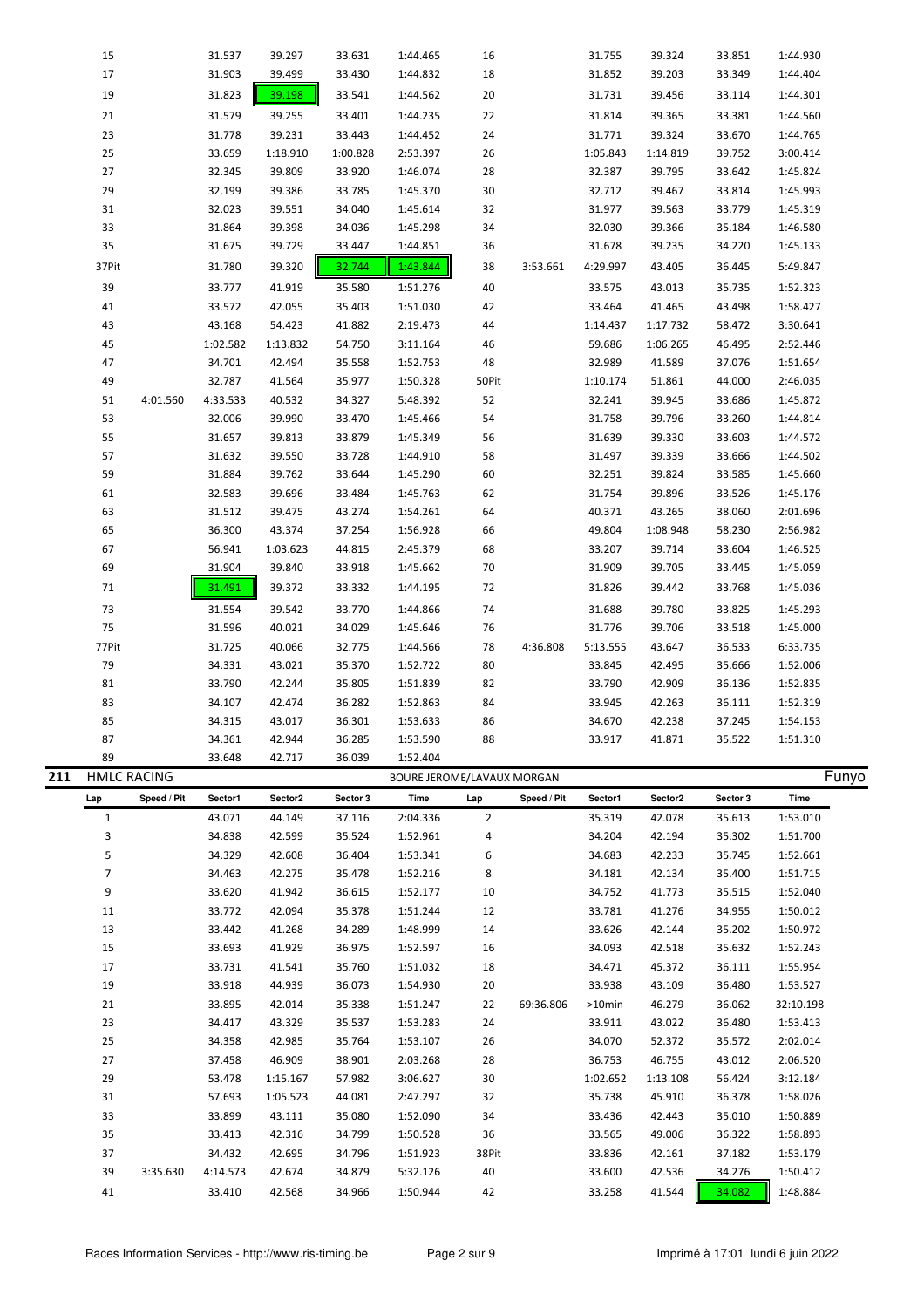|     | 43                 |             | 32.417   | 40.986   | 34.343   | 1:47.746                       | 44             |             | 32.460   | 40.976   | 35.093   | 1:48.529 |
|-----|--------------------|-------------|----------|----------|----------|--------------------------------|----------------|-------------|----------|----------|----------|----------|
|     | 45                 |             | 44.893   | 43.540   | 34.974   | 2:03.407                       | 46             |             | 33.403   | 42.863   | 35.613   | 1:51.879 |
|     | 47                 |             | 33.012   | 42.108   | 35.487   | 1:50.607                       | 48             |             | 33.894   | 43.055   | 41.806   | 1:58.755 |
|     | 49                 |             | 56.806   | 1:13.667 | 1:05.962 | 3:16.435                       | 50             |             | 1:07.306 | 1:10.812 | 57.912   | 3:16.030 |
|     | 51                 |             | 56.359   | 1:04.694 | 45.619   | 2:46.672                       | 52Pit          |             | 35.049   | 48.019   | 46.815   | 2:09.883 |
|     | 53Pit              | 4:10.215    | 4:48.028 | 44.724   | 1:01.601 | 6:34.353                       |                |             |          |          |          |          |
| 222 | <b>BELT RACING</b> |             |          |          |          | MENU MAXIMILIEN/FOURNIER LOUIS |                |             |          |          |          | Funyo    |
|     | Lap                | Speed / Pit | Sector1  | Sector2  | Sector 3 | <b>Time</b>                    | Lap            | Speed / Pit | Sector1  | Sector2  | Sector 3 | Time     |
|     | $\mathbf{1}$       |             | 39.665   | 42.968   | 35.448   | 1:58.081                       | $\overline{2}$ |             | 33.053   | 41.258   | 33.954   | 1:48.265 |
|     | 3                  |             | 32.026   | 40.547   | 34.058   | 1:46.631                       |                |             | 32.051   | 40.645   | 33.941   | 1:46.637 |
|     | 5                  |             | 32.159   | 40.414   | 33.885   | 1:46.458                       | 4<br>6         |             | 32.996   | 40.718   | 34.368   | 1:48.082 |
|     | $\overline{7}$     |             | 32.077   | 40.161   | 33.353   | 1:45.591                       | 8              |             | 31.714   | 40.034   | 33.577   | 1:45.325 |
|     | 9                  |             | 31.744   | 39.897   | 33.758   | 1:45.399                       | 10             |             | 31.449   | 39.762   | 33.913   | 1:45.124 |
|     | 11                 |             | 31.491   | 39.935   | 33.479   | 1:44.905                       | 12             |             | 31.433   | 39.848   | 33.423   | 1:44.704 |
|     | 13                 |             | 32.359   | 39.864   | 33.984   | 1:46.207                       | 14             |             | 31.945   | 40.173   | 34.137   | 1:46.255 |
|     |                    |             |          |          |          |                                |                |             |          |          |          |          |
|     | 15                 |             | 31.241   | 39.747   | 33.498   | 1:44.486                       | 16             |             | 31.587   | 40.855   | 33.724   | 1:46.166 |
|     | 17                 |             | 31.886   | 39.789   | 33.149   | 1:44.824                       | 18             |             | 31.325   | 39.873   | 33.375   | 1:44.573 |
|     | 19                 |             | 31.802   | 40.323   | 33.326   | 1:45.451                       | 20             |             | 31.911   | 39.612   | 33.386   | 1:44.909 |
|     | 21                 |             | 31.327   | 39.793   | 34.014   | 1:45.134                       | 22             |             | 31.558   | 40.003   | 33.628   | 1:45.189 |
|     | 23                 |             | 31.575   | 39.701   | 33.243   | 1:44.519                       | 24Pit          |             | 31.464   | 39.825   | 37.804   | 1:49.093 |
|     | 25                 | 3:56.759    | 4:31.777 | 44.097   | 36.250   | 5:52.124                       | 26             |             | 33.262   | 42.103   | 35.214   | 1:50.579 |
|     | 27                 |             | 33.430   | 41.369   | 35.223   | 1:50.022                       | 28             |             | 32.987   | 41.716   | 35.355   | 1:50.058 |
|     | 29                 |             | 34.193   | 43.060   | 35.562   | 1:52.815                       | 30             |             | 32.875   | 41.303   | 36.550   | 1:50.728 |
|     | 31                 |             | 33.072   | 41.644   | 35.063   | 1:49.779                       | 32             |             | 32.699   | 41.373   | 34.661   | 1:48.733 |
|     | 33                 |             | 32.476   | 41.050   | 34.901   | 1:48.427                       | 34             |             | 32.670   | 40.907   | 34.739   | 1:48.316 |
|     | 35                 |             | 32.660   | 41.189   | 34.123   | 1:47.972                       | 36             |             | 32.420   | 40.493   | 34.087   | 1:47.000 |
|     | 37                 |             | 32.260   | 40.304   | 33.932   | 1:46.496                       | 38             |             | 32.257   | 40.161   | 33.915   | 1:46.333 |
|     | 39                 |             | 32.272   | 40.399   | 34.203   | 1:46.874                       | 40             |             | 32.410   | 40.978   | 34.063   | 1:47.451 |
|     | 41                 |             | 32.288   | 40.420   | 34.319   | 1:47.027                       | 42             |             | 32.503   | 41.767   | 34.644   | 1:48.914 |
|     | 43                 |             | 33.570   | 42.634   | 37.737   | 1:53.941                       | 44Pit          |             | 35.735   | 47.639   | 40.135   | 2:03.509 |
|     | 45                 | 3:51.070    | 4:37.340 | 1:10.872 | 55.626   | 6:43.838                       | 46             |             | 59.511   | 1:03.910 | 43.210   | 2:46.631 |
|     | 47                 |             | 33.621   | 42.074   | 35.562   | 1:51.257                       | 48             |             | 32.662   | 41.001   | 35.451   | 1:49.114 |
|     | 49                 |             | 32.978   | 40.308   | 33.978   | 1:47.264                       | 50             |             | 31.476   | 40.007   | 34.313   | 1:45.796 |
|     | 51                 |             | 31.614   | 40.046   | 33.723   | 1:45.383                       | 52             |             | 32.041   | 40.287   | 34.110   | 1:46.438 |
|     | 53                 |             | 31.408   | 39.502   | 33.412   | 1:44.322                       | 54             |             | 31.537   | 39.907   | 33.384   | 1:44.828 |
|     | 55                 |             | 31.688   | 39.641   | 33.489   | 1:44.818                       | 56             |             | 31.368   | 40.070   | 33.745   | 1:45.183 |
|     | 57                 |             | 31.513   | 39.833   | 33.312   | 1:44.658                       | 58             |             | 31.619   | 39.704   | 33.244   | 1:44.567 |
|     | 59                 |             | 31.638   | 39.746   | 33.469   | 1:44.853                       | 60             |             | 31.668   | 39.778   | 33.614   | 1:45.060 |
|     | 61                 |             | 31.505   | 39.589   | 33.159   | 1:44.253                       | 62             |             | 31.564   | 39.391   | 33.312   | 1:44.267 |
|     | 63                 |             | 31.547   | 39.811   | 33.352   | 1:44.710                       | 64             |             | 31.595   | 39.182   | 44.417   | 1:55.194 |
|     | 65                 |             | 32.096   | 39.652   | 34.188   | 1:45.936                       | 66             |             | 34.033   | 42.675   | 36.614   | 1:53.322 |
|     | 67                 |             | 58.944   | 1:14.174 | 1:05.006 | 3:18.124                       | 68Pit          |             | 1:08.075 | 1:11.210 | 56.687   | 3:15.972 |
|     | 69                 | 3:36.049    | 4:10.315 | 42.258   | 35.274   | 5:27.847                       | 70             |             | 32.991   | 41.859   | 34.939   | 1:49.789 |
|     | 71                 |             | 32.914   | 41.072   | 34.711   | 1:48.697                       | 72             |             | 32.531   | 40.939   | 34.098   | 1:47.568 |
|     | 73                 |             | 32.381   | 40.686   | 34.429   | 1:47.496                       | 74             |             | 32.536   | 40.781   | 34.151   | 1:47.468 |
|     | 75                 |             | 32.128   | 40.973   | 34.185   | 1:47.286                       | 76             |             | 32.390   | 40.460   | 34.345   | 1:47.195 |
|     | 77                 |             | 32.332   | 40.522   | 33.956   | 1:46.810                       | 78             |             | 32.257   | 40.415   | 35.123   | 1:47.795 |
|     | 79                 |             | 33.788   | 40.567   | 34.153   | 1:48.508                       | 80             |             | 32.289   | 40.111   | 33.754   | 1:46.154 |
|     | 81                 |             | 32.043   | 40.087   | 33.703   | 1:45.833                       | 82             |             | 32.929   | 40.551   | 33.834   | 1:47.314 |
|     | 83                 |             | 32.118   | 40.164   | 33.970   | 1:46.252                       | 84             |             | 32.596   | 42.210   | 34.250   | 1:49.056 |
|     | 85Pit              |             | 33.112   | 50.754   | 38.340   | 2:02.206                       | 86             | 36.476      | 1:08.914 | 46.619   | 35.075   | 2:30.608 |
|     | 87Pit              |             | 37.544   | 1:16.217 | 1:02.558 | 2:56.319                       | 88             | 2:02.167    | 2:35.411 | 42.352   | 35.251   | 3:53.014 |
|     | 89                 |             | 32.880   | 41.516   | 36.023   | 1:50.419                       | 90             |             | 32.934   | 41.389   | 35.232   | 1:49.555 |
| 224 | <b>HMC RACING</b>  |             |          |          |          | CHARITOUR JULIEN/ARTUIT FRANCK |                |             |          |          |          | Funyo    |
|     | Lap                | Speed / Pit | Sector1  | Sector2  | Sector 3 | Time                           | Lap            | Speed / Pit | Sector1  | Sector2  | Sector 3 | Time     |
|     | $\mathbf{1}$       |             | 40.324   | 42.903   | 35.605   | 1:58.832                       | $\overline{2}$ |             | 33.771   | 41.596   | 35.592   | 1:50.959 |
|     | 3                  |             | 33.495   | 41.247   | 34.902   | 1:49.644                       | 4              |             | 33.658   | 41.145   | 35.098   | 1:49.901 |
|     | 5                  |             | 33.129   | 41.020   | 34.814   | 1:48.963                       | 6              |             | 33.329   | 41.589   | 34.896   | 1:49.814 |
|     | $\overline{7}$     |             | 33.841   | 41.397   | 34.957   | 1:50.195                       | 8              |             | 33.540   | 41.461   | 35.554   | 1:50.555 |
|     | 9                  |             | 33.685   | 41.163   | 34.898   | 1:49.746                       | 10             |             | 33.566   | 40.444   | 34.277   | 1:48.287 |
|     | 11                 |             | 33.222   | 40.482   | 34.173   | 1:47.877                       | 12             |             | 32.943   | 40.714   | 34.444   | 1:48.101 |
|     |                    |             |          |          |          |                                |                |             |          |          |          |          |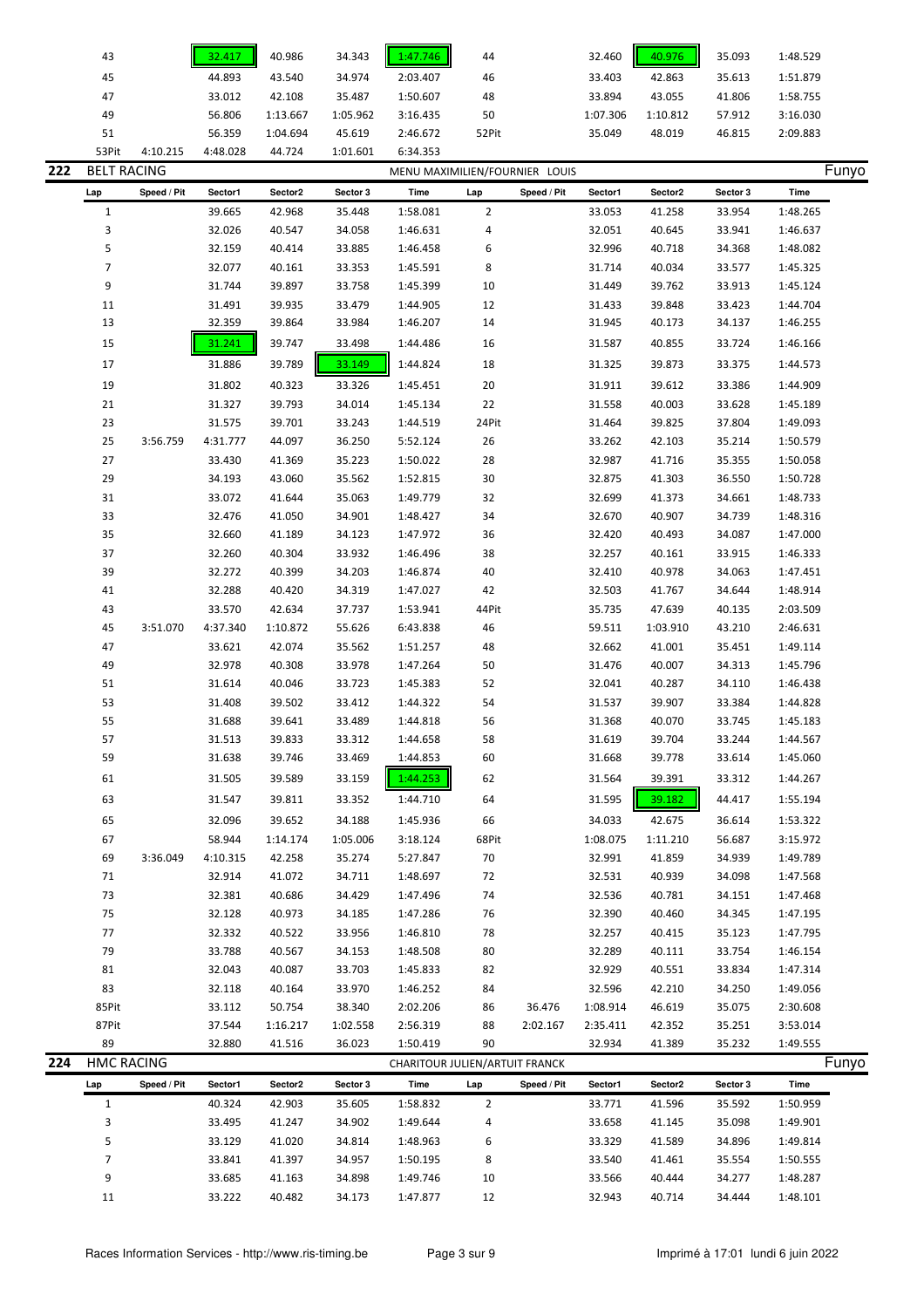| 13    |          | 32.877   | 41.036   | 34.057 | 1:47.970 | 14    |           | 34.106    | 40.604   | 33.981 | 1:48.691  |
|-------|----------|----------|----------|--------|----------|-------|-----------|-----------|----------|--------|-----------|
| 15    |          | 33.053   | 40.313   | 34.081 | 1:47.447 | 16    |           | 33.204    | 40.632   | 34.539 | 1:48.375  |
| 17    |          | 33.301   | 41.639   | 34.344 | 1:49.284 | 18    |           | 32.840    | 40.245   | 33.867 | 1:46.952  |
| 19    |          | 32.646   | 40.979   | 34.404 | 1:48.029 | 20    |           | 33.183    | 40.893   | 34.553 | 1:48.629  |
| 21    |          | 33.269   | 40.692   | 34.378 | 1:48.339 | 22    |           | 33.342    | 41.520   | 34.636 | 1:49.498  |
| 23    |          | 33.289   | 41.216   | 34.921 | 1:49.426 | 24Pit |           | 34.723    | 42.947   | 35.653 | 1:53.323  |
| 25    | 3:58.567 | 4:37.236 | 45.074   | 36.269 | 5:58.579 | 26    |           | 1:20.857  | 44.714   | 35.840 | 2:41.411  |
| 27    |          | 35.073   | 44.057   | 36.085 | 1:55.215 | 28    |           | 35.376    | 43.912   | 36.389 | 1:55.677  |
| 29    |          | 36.217   | 43.971   | 36.788 | 1:56.976 | 30    |           | 34.407    | 42.606   | 36.448 | 1:53.461  |
| 31    |          | 34.747   | 43.132   | 36.824 | 1:54.703 | 32    |           | 33.986    | 43.638   | 36.003 | 1:53.627  |
| 33    |          | 34.413   | 42.985   | 35.726 | 1:53.124 | 34    |           | 34.579    | 42.695   | 34.817 | 1:52.091  |
| 35    |          | 35.138   | 42.538   | 35.646 | 1:53.322 | 36    |           | 34.708    | 42.957   | 35.369 | 1:53.034  |
| 37    |          | 33.965   | 42.036   | 34.954 | 1:50.955 | 38    |           | 34.143    | 41.824   | 34.956 | 1:50.923  |
| 39    |          | 34.817   | 41.834   | 36.642 | 1:53.293 | 40    |           | 33.560    | 42.465   | 34.722 | 1:50.747  |
| 41Pit |          | 1:42.119 | 51.071   | 43.979 | 3:17.169 | 42    | 31:43.627 | $>10$ min | 44.898   | 39.285 | 33:44.276 |
| 43    |          | 36.359   | 45.589   | 37.359 | 1:59.307 | 44    |           | 35.122    | 43.242   | 37.128 | 1:55.492  |
| 45    |          | 34.954   | 43.334   | 37.989 | 1:56.277 | 46    |           | 35.182    | 42.790   | 36.967 | 1:54.939  |
| 47    |          | 34.146   | 42.010   | 36.595 | 1:52.751 | 48    |           | 34.249    | 45.836   | 56.332 | 2:16.417  |
| 49    |          | 42.329   | 43.208   | 38.293 | 2:03.830 | 50    |           | 35.091    | 43.017   | 38.743 | 1:56.851  |
| 51    |          | 48.878   | 1:09.337 | 58.358 | 2:56.573 | 52    |           | 56.338    | 1:04.602 | 45.190 | 2:46.130  |
| 53    |          | 35.167   | 42.133   | 34.954 | 1:52.254 | 54    |           | 33.567    | 42.576   | 35.529 | 1:51.672  |
| 55    |          | 33.544   | 41.148   | 34.634 | 1:49.326 | 56    |           | 33.358    | 41.667   | 35.394 | 1:50.419  |
| 57    |          | 33.746   | 41.148   | 35.144 | 1:50.038 | 58    |           | 33.617    | 41.308   | 34.989 | 1:49.914  |
| 59Pit |          | 33.765   | 41.834   | 35.764 | 1:51.363 | 60    | 3:43.821  | 4:25.376  | 47.045   | 39.141 | 5:51.562  |
| 61    |          | 36.421   | 43.991   | 38.002 | 1:58.414 | 62    |           | 35.555    | 43.715   | 37.144 | 1:56.414  |
| 63    |          | 35.506   | 43.069   | 37.147 | 1:55.722 | 64    |           | 35.746    | 43.276   | 37.046 | 1:56.068  |
| 65    |          | 35.779   | 44.039   | 36.344 | 1:56.162 | 66    |           | 35.284    | 42.855   | 36.464 | 1:54.603  |
| 67    |          | 34.927   | 43.279   | 35.999 | 1:54.205 | 68    |           | 34.826    | 42.906   | 35.561 | 1:53.293  |
| 69    |          | 35.193   | 43.731   | 35.988 | 1:54.912 | 70    |           | 35.182    | 42.566   | 35.533 | 1:53.281  |
| 71    |          | 34.977   | 42.443   | 35.550 | 1:52.970 | 72    |           | 35.091    | 42.324   | 35.770 | 1:53.185  |
| 73    |          | 35.163   | 42.682   | 35.963 | 1:53.808 |       |           |           |          |        |           |

| 225 | <b>HMC RACING</b> |             |           |          |          | MARY ERIC/VIALE SEBASTIEN |                |             |          |          |          |          | Funyo |
|-----|-------------------|-------------|-----------|----------|----------|---------------------------|----------------|-------------|----------|----------|----------|----------|-------|
|     | Lap               | Speed / Pit | Sector1   | Sector2  | Sector 3 | Time                      | Lap            | Speed / Pit | Sector1  | Sector2  | Sector 3 | Time     |       |
|     | $\mathbf{1}$      |             | 39.480    | 41.887   | 35.063   | 1:56.430                  | $\overline{2}$ |             | 32.599   | 40.950   | 34.542   | 1:48.091 |       |
|     | 3                 |             | 32.521    | 40.662   | 34.757   | 1:47.940                  | 4              |             | 32.505   | 40.310   | 34.096   | 1:46.911 |       |
|     | 5                 |             | 32.150    | 40.333   | 33.985   | 1:46.468                  | 6              |             | 32.913   | 40.766   | 34.384   | 1:48.063 |       |
|     | $\overline{7}$    |             | 32.190    | 41.091   | 34.322   | 1:47.603                  | 8              |             | 32.498   | 40.498   | 34.559   | 1:47.555 |       |
|     | 9                 |             | 32.852    | 40.675   | 34.386   | 1:47.913                  | 10             |             | 32.659   | 40.463   | 34.791   | 1:47.913 |       |
|     | 11                |             | 32.903    | 40.788   | 34.286   | 1:47.977                  | 12Pit          |             | 32.823   | 41.272   | 49.730   | 2:03.825 |       |
|     | 13                | 29:21.854   | $>10$ min | 43.484   | 36.316   | 31:17.583                 | 14             |             | 34.646   | 42.437   | 35.704   | 1:52.787 |       |
|     | 15                |             | 33.595    | 41.439   | 35.195   | 1:50.229                  | 16             |             | 33.732   | 42.021   | 35.534   | 1:51.287 |       |
|     | 17                |             | 33.841    | 41.125   | 35.149   | 1:50.115                  | 18             |             | 33.940   | 40.972   | 34.858   | 1:49.770 |       |
|     | 19                |             | 33.442    | 41.015   | 35.265   | 1:49.722                  | 20             |             | 33.526   | 41.881   | 34.962   | 1:50.369 |       |
|     | 21                |             | 33.521    | 40.555   | 34.659   | 1:48.735                  | 22             |             | 33.139   | 40.451   | 34.957   | 1:48.547 |       |
|     | 23                |             | 33.371    | 40.860   | 34.807   | 1:49.038                  | 24             |             | 33.530   | 40.799   | 34.946   | 1:49.275 |       |
|     | 25                |             | 33.376    | 40.925   | 34.759   | 1:49.060                  | 26             |             | 33.789   | 41.617   | 35.503   | 1:50.909 |       |
|     | 27                |             | 33.812    | 40.929   | 36.169   | 1:50.910                  | 28             |             | 33.244   | 41.231   | 37.759   | 1:52.234 |       |
|     | 29                |             | 42.770    | 50.760   | 45.398   | 2:18.928                  | 30             |             | 1:10.890 | 1:17.122 | 58.529   | 3:26.541 |       |
|     | 31                |             | 1:03.662  | 1:13.998 | 55.208   | 3:12.868                  | 32             |             | 58.218   | 1:05.638 | 45.605   | 2:49.461 |       |
|     | 33                |             | 34.671    | 42.233   | 36.518   | 1:53.422                  | 34             |             | 33.925   | 41.747   | 35.507   | 1:51.179 |       |
|     | 35                |             | 33.276    | 41.607   | 35.095   | 1:49.978                  | 36             |             | 33.396   | 40.926   | 35.441   | 1:49.763 |       |
|     | 37Pit             |             | 33.108    | 43.233   | 35.251   | 1:51.592                  | 38             | 3:59.381    | 4:36.072 | 43.434   | 36.533   | 5:56.039 |       |
|     | 39                |             | 34.157    | 42.537   | 35.959   | 1:52.653                  | 40             |             | 33.977   | 41.982   | 35.913   | 1:51.872 |       |
|     | 41                |             | 33.838    | 41.988   | 35.520   | 1:51.346                  | 42             |             | 33.614   | 41.985   | 34.962   | 1:50.561 |       |
|     | 43                |             | 32.962    | 40.787   | 34.966   | 1:48.715                  | 44             |             | 33.297   | 40.835   | 35.065   | 1:49.197 |       |
|     | 45                |             | 32.783    | 40.996   | 35.006   | 1:48.785                  | 46             |             | 32.769   | 41.081   | 34.969   | 1:48.819 |       |
|     | 47                |             | 33.426    | 41.007   | 34.191   | 1:48.624                  | 48             |             | 32.161   | 40.087   | 35.559   | 1:47.807 |       |
|     | 49                |             | 32.539    | 41.299   | 37.083   | 1:50.921                  | 50             |             | 40.087   | 42.918   | 38.311   | 2:01.316 |       |
|     | 51                |             | 36.235    | 43.447   | 37.695   | 1:57.377                  | 52             |             | 49.972   | 1:08.402 | 58.378   | 2:56.752 |       |
|     | 53                |             | 56.813    | 1:03.638 | 45.241   | 2:45.692                  | 54             |             | 33.619   | 41.166   | 34.578   | 1:49.363 |       |
|     | 55                |             | 32.562    | 40.267   | 34.991   | 1:47.820                  | 56             |             | 32.648   | 40.919   | 34.785   | 1:48.352 |       |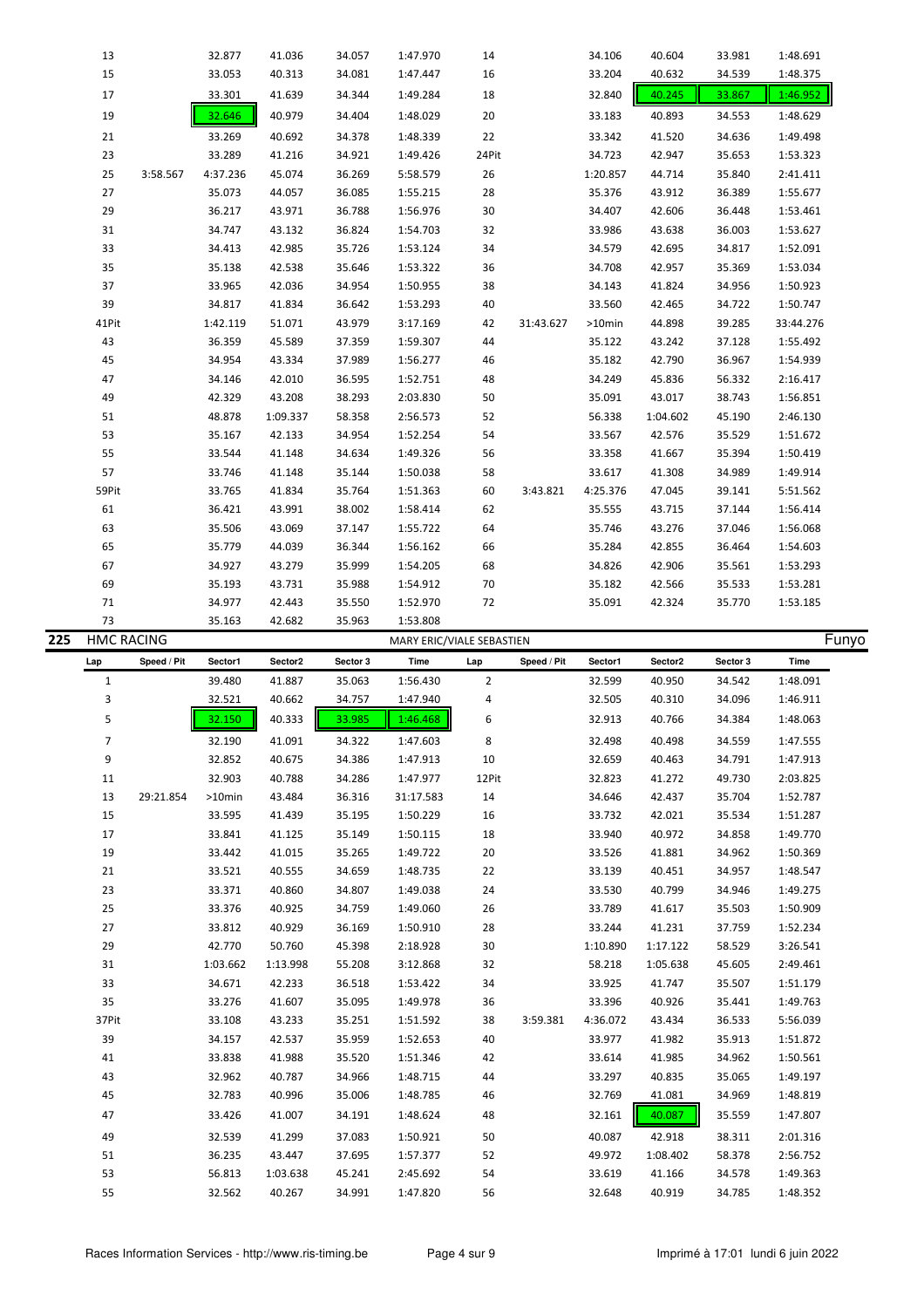|     | 57                |                        | 33.123   | 42.330   | 35.001   | 1:50.454                             | 58             |             | 32.757   | 41.392   | 35.894   | 1:50.043    |  |
|-----|-------------------|------------------------|----------|----------|----------|--------------------------------------|----------------|-------------|----------|----------|----------|-------------|--|
|     | 59Pit             |                        | 33.222   | 43.926   | 37.195   | 1:54.343                             | 60             | 3:44.791    | 4:19.819 | 40.834   | 34.733   | 5:35.386    |  |
|     | 61                |                        | 33.139   | 40.612   | 35.054   | 1:48.805                             | 62             |             | 32.792   | 40.484   | 34.546   | 1:47.822    |  |
|     | 63                |                        | 32.724   | 40.536   | 34.307   | 1:47.567                             | 64             |             | 33.073   | 40.366   | 34.177   | 1:47.616    |  |
|     | 65                |                        | 32.944   | 40.574   | 34.497   | 1:48.015                             | 66             |             | 32.959   | 40.286   | 34.579   | 1:47.824    |  |
|     | 67                |                        | 33.065   | 40.120   | 34.788   | 1:47.973                             | 68             |             | 32.960   | 40.262   | 34.589   | 1:47.811    |  |
|     | 69                |                        | 33.130   | 40.922   | 34.188   | 1:48.240                             | 70             |             | 32.883   | 40.311   | 34.202   | 1:47.396    |  |
|     | 71                |                        | 32.929   | 41.258   | 34.365   | 1:48.552                             | 72             |             | 32.731   | 40.307   | 34.895   | 1:47.933    |  |
|     | 73                |                        | 32.693   | 40.229   | 34.288   | 1:47.210                             | 74             |             | 32.794   | 40.382   | 34.282   | 1:47.458    |  |
|     | 75                |                        | 33.281   | 40.383   | 34.426   | 1:48.090                             |                |             |          |          |          |             |  |
| 230 | <b>HMC RACING</b> |                        |          |          |          | YAOUANC GUILLAUME/STEKR RIDEL BENOIT |                |             |          |          |          | Funyo       |  |
|     | Lap               | Speed / Pit            | Sector1  | Sector2  | Sector 3 | Time                                 | Lap            | Speed / Pit | Sector1  | Sector2  | Sector 3 | <b>Time</b> |  |
|     | $\mathbf{1}$      |                        | 36.843   | 41.363   | 34.889   | 1:53.095                             | $\overline{2}$ |             | 32.388   | 41.631   | 34.171   | 1:48.190    |  |
|     | 3                 |                        | 32.949   | 40.935   | 33.840   | 1:47.724                             | 4              |             | 32.184   | 40.333   | 33.844   | 1:46.361    |  |
|     | 5                 |                        | 32.280   | 40.511   | 33.680   | 1:46.471                             | 6              |             | 34.206   | 41.094   | 33.766   | 1:49.066    |  |
|     | $\overline{7}$    |                        | 31.867   | 40.166   | 33.565   | 1:45.598                             | 8              |             | 32.134   | 41.087   | 34.243   | 1:47.464    |  |
|     | 9Pit              |                        | 32.097   | 39.729   | 38.177   | 1:50.003                             | $10\,$         | 10:22.573   | >10min   | 42.646   | 34.555   | 12:15.926   |  |
|     |                   |                        |          |          |          |                                      |                |             |          |          |          |             |  |
|     | 11                |                        | 32.399   | 40.485   | 34.055   | 1:46.939                             | 12             |             | 32.488   | 40.772   | 35.052   | 1:48.312    |  |
|     | 13                |                        | 32.857   | 40.811   | 34.200   | 1:47.868                             | 14             |             | 32.601   | 41.104   | 34.333   | 1:48.038    |  |
|     | 15                |                        | 32.303   | 40.476   | 34.173   | 1:46.952                             | 16             |             | 32.303   | 40.394   | 34.305   | 1:47.002    |  |
|     | 17                |                        | 32.388   | 40.225   | 33.479   | 1:46.092                             | 18             |             | 32.220   | 40.666   | 36.652   | 1:49.538    |  |
|     | 19                |                        | 33.641   | 42.683   | 54.879   | 2:11.203                             | 20             |             | 1:03.814 | 1:14.402 | 39.749   | 2:57.965    |  |
|     | 21                |                        | 32.993   | 40.596   | 34.230   | 1:47.819                             | 22             |             | 33.278   | 40.409   | 33.898   | 1:47.585    |  |
|     | 23                |                        | 32.385   | 40.694   | 33.958   | 1:47.037                             | 24             |             | 32.304   | 40.580   | 34.225   | 1:47.109    |  |
|     | 25                |                        | 32.181   | 40.725   | 1:04.573 | 2:17.479                             | 26             |             | 32.692   | 40.619   | 34.261   | 1:47.572    |  |
|     | 27                |                        | 32.232   | 40.925   | 34.149   | 1:47.306                             | 28             |             | 32.223   | 40.872   | 34.258   | 1:47.353    |  |
|     | 29Pit             |                        | 33.061   | 41.291   | 34.279   | 1:48.631                             | $30\,$         | 3:40.581    | 4:17.639 | 41.614   | 34.923   | 5:34.176    |  |
|     | 31                |                        | 32.657   | 40.858   | 35.056   | 1:48.571                             | 32             |             | 32.428   | 40.663   | 34.096   | 1:47.187    |  |
|     | 33                |                        | 32.383   | 40.769   | 33.880   | 1:47.032                             | 34             |             | 32.145   | 40.328   | 33.967   | 1:46.440    |  |
|     | 35                |                        | 32.391   | 50.095   | 34.861   | 1:57.347                             | 36             |             | 36.606   | 44.632   | 38.201   | 1:59.439    |  |
|     | 37                |                        | 38.082   | 48.854   | 42.409   | 2:09.345                             | 38             |             | 54.504   | 1:15.211 | 58.036   | 3:07.751    |  |
|     | 39                |                        | 1:02.919 | 1:13.686 | 55.835   | 3:12.440                             | 40             |             | 58.065   | 1:05.398 | 44.891   | 2:48.354    |  |
|     | 41                |                        | 34.184   | 42.983   | 36.725   | 1:53.892                             | 42             |             | 33.888   | 42.315   | 35.522   | 1:51.725    |  |
|     | 43                |                        | 32.468   | 42.040   | 34.993   | 1:49.501                             | 44             |             | 32.747   | 41.806   | 34.910   | 1:49.463    |  |
|     | 45Pit             |                        | 32.396   | 50.466   | 36.498   | 1:59.360                             |                |             |          |          |          |             |  |
| 233 |                   | <b>T2R COMPETITION</b> |          |          |          | RAMIREZ TONY/RAMIREZ RAPHAEL         |                |             |          |          |          | Funyo       |  |
|     |                   | Speed / Pit            | Sector1  | Sector2  | Sector 3 | Time                                 | Lap            | Speed / Pit | Sector1  | Sector2  | Sector 3 | Time        |  |
|     | $\mathbf{1}$      |                        | 40.427   | 42.774   | 35.444   | 1:58.645                             | $\overline{2}$ |             | 33.338   | 42.033   | 34.261   | 1:49.632    |  |
|     | 3                 |                        | 32.715   | 40.991   | 33.504   | 1:47.210                             | 4              |             | 32.657   | 40.280   | 33.439   | 1:46.376    |  |
|     | 5                 |                        | 32.311   | 40.246   | 40.833   | 1:53.390                             | 6              |             | 32.735   | 41.002   | 34.396   | 1:48.133    |  |
|     | $\overline{7}$    |                        | 32.654   | 40.354   | 33.419   | 1:46.427                             | 8              |             | 32.421   | 40.068   | 33.845   | 1:46.334    |  |
|     | 9                 |                        | 32.060   | 40.123   | 33.645   | 1:45.828                             | 10             |             | 32.298   | 40.309   | 33.666   | 1:46.273    |  |
|     | 11                |                        | 32.138   | 40.100   | 33.540   | 1:45.778                             | 12             |             | 32.262   | 40.930   | 37.466   | 1:50.658    |  |
|     | 13                |                        | 32.726   | 40.674   | 33.465   | 1:46.865                             | 14             |             | 32.255   | 40.512   | 34.595   | 1:47.362    |  |
|     | 15                |                        | 32.325   | 40.089   | 33.710   | 1:46.124                             | 16             |             | 32.424   | 40.365   | 33.837   | 1:46.626    |  |
|     | 17                |                        | 32.721   | 40.106   | 34.142   | 1:46.969                             | 18             |             | 32.506   | 40.437   | 33.977   | 1:46.920    |  |
|     | 19                |                        | 32.394   | 41.007   | 34.347   | 1:47.748                             | 20             |             | 32.372   | 40.157   | 40.444   | 1:52.973    |  |
|     | 21                |                        | 33.862   | 41.538   | 35.193   | 1:50.593                             | 22Pit          |             | 32.925   | 41.728   | 34.887   | 1:49.540    |  |
|     |                   |                        |          |          |          |                                      |                |             |          |          |          |             |  |
|     | 23                | 3:38.459               | 4:20.346 | 52.468   | 40.495   | 5:53.309                             | 24             |             | 37.080   | 1:04.191 | 42.019   | 2:23.290    |  |
|     | 25                |                        | 35.985   | 44.229   | 37.409   | 1:57.623                             | 26             |             | 35.980   | 43.643   | 38.133   | 1:57.756    |  |
|     | 27                |                        | 35.161   | 43.864   | 36.569   | 1:55.594                             | 28             |             | 34.779   | 44.170   | 37.266   | 1:56.215    |  |
|     | 29                |                        | 34.341   | 43.192   | 36.414   | 1:53.947                             | 30             |             | 33.901   | 42.624   | 36.429   | 1:52.954    |  |
|     | 31                |                        | 34.061   | 42.729   | 36.517   | 1:53.307                             | 32             |             | 34.118   | 42.502   | 35.985   | 1:52.605    |  |
|     | 33                |                        | 34.072   | 42.839   | 35.875   | 1:52.786                             | 34             |             | 34.730   | 43.401   | 36.450   | 1:54.581    |  |
|     | 35                |                        | 35.505   | 43.280   | 36.269   | 1:55.054                             | 36             |             | 34.126   | 42.976   | 36.871   | 1:53.973    |  |
|     | 37                |                        | 34.400   | 43.249   | 37.022   | 1:54.671                             | 38             |             | 34.351   | 44.096   | 40.179   | 1:58.626    |  |
|     | 39                |                        | 38.043   | 49.332   | 39.312   | 2:06.687                             | 40             |             | 35.316   | 42.429   | 35.481   | 1:53.226    |  |
|     | 41                |                        | 33.827   | 42.765   | 37.446   | 1:54.038                             | 42             |             | 43.003   | 50.606   | 44.990   | 2:18.599    |  |
|     | 43                |                        | 1:10.731 | 1:17.325 | 58.448   | 3:26.504                             | 44Pit          |             | 1:02.999 | 1:14.274 | 54.586   | 3:11.859    |  |
|     | 45                | 3:29.868               | 4:03.647 | 43.219   | 35.847   | 5:22.713                             | 46             |             | 34.847   | 42.381   | 35.162   | 1:52.390    |  |
|     | 47                |                        | 33.782   | 42.092   | 34.975   | 1:50.849                             | 48Pit          |             | 33.363   | 41.423   | 34.577   | 1:49.363    |  |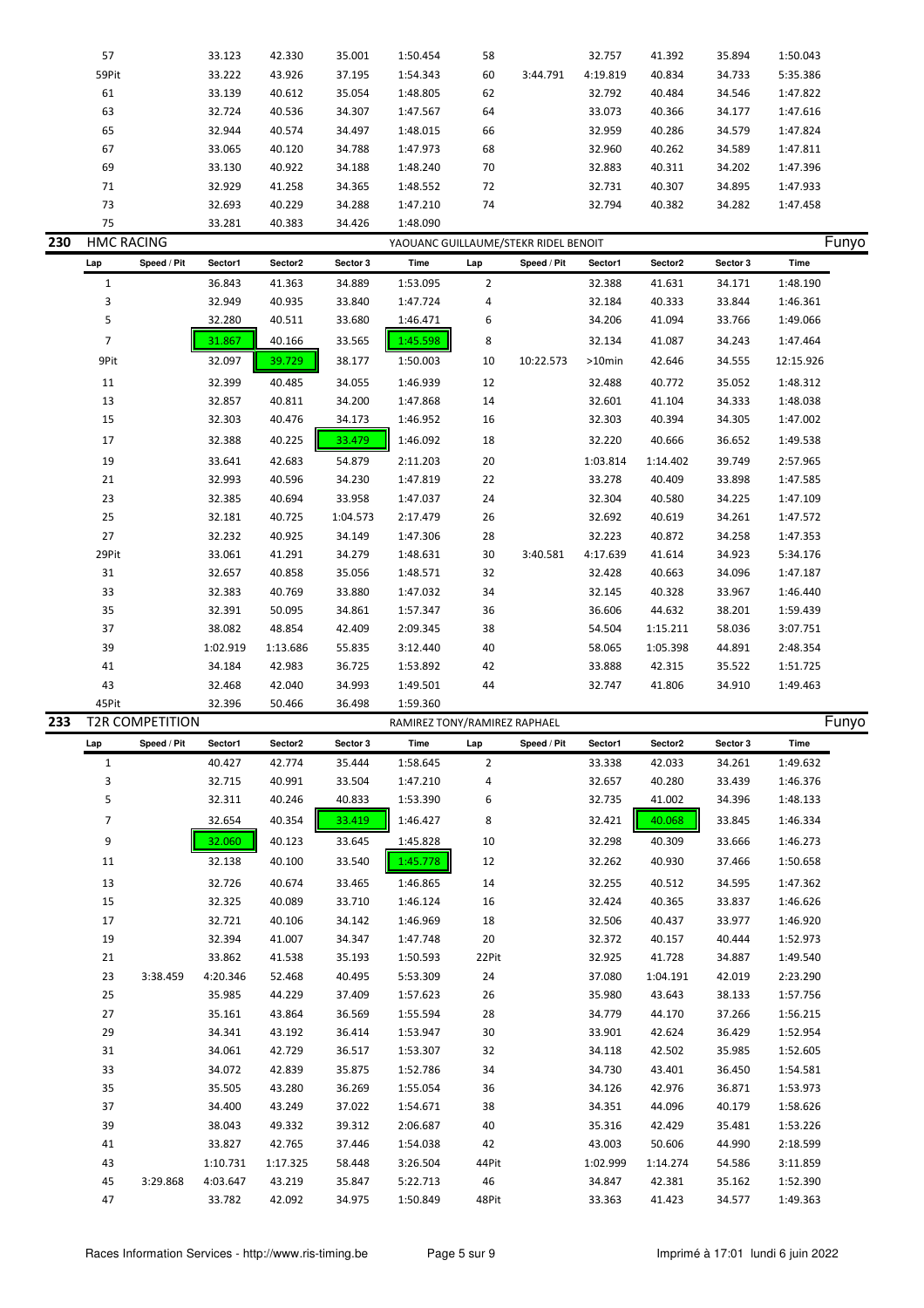|     | 49             | 1:18.564           | 1:52.218 | 42.004   | 35.188   | 3:09.410                   | 50             |             | 32.969   | 41.222              | 35.146          | 1:49.337 |       |
|-----|----------------|--------------------|----------|----------|----------|----------------------------|----------------|-------------|----------|---------------------|-----------------|----------|-------|
|     | 51             |                    | 33.651   | 41.449   | 34.324   | 1:49.424                   | 52             |             | 33.279   | 41.145              | 34.188          | 1:48.612 |       |
|     | 53             |                    | 32.790   | 40.642   | 34.529   | 1:47.961                   | 54             |             | 32.763   | 40.899              | 34.640          | 1:48.302 |       |
|     | 55             |                    | 32.901   | 40.610   | 34.934   | 1:48.445                   | 56             |             | 33.062   | 41.145              | 34.771          | 1:48.978 |       |
|     | 57             |                    | 32.843   | 40.848   | 34.330   | 1:48.021                   | 58             |             | 32.901   | 40.891              | 34.100          | 1:47.892 |       |
|     | 59             |                    | 32.632   | 40.808   | 34.154   | 1:47.594                   | 60             |             | 33.918   | 40.720              | 36.227          | 1:50.865 |       |
|     | 61Pit          |                    | 34.065   | 42.137   | 40.184   | 1:56.386                   |                |             |          |                     |                 |          |       |
| 262 | SPIRIT OF 78   |                    |          |          |          | LEFEVRE Frank/BROUARD REMY |                |             |          |                     |                 |          | Funyo |
|     | Lap            | Speed / Pit        | Sector1  | Sector2  | Sector 3 | Time                       | Lap            | Speed / Pit | Sector1  | Sector2             | Sector 3        | Time     |       |
|     | $\mathbf{1}$   |                    | 37.337   | 41.907   | 34.582   | 1:53.826                   | $\overline{2}$ |             | 32.987   | 41.646              | 34.153          | 1:48.786 |       |
|     | 3              |                    | 32.537   | 41.107   | 34.065   | 1:47.709                   | 4              |             | 32.180   | 40.690              | 33.604          | 1:46.474 |       |
|     | 5              |                    | 32.153   | 40.477   | 33.636   | 1:46.266                   | 6              |             | 34.785   | 40.961              | 33.760          | 1:49.506 |       |
|     | $\overline{7}$ |                    | 32.071   | 40.250   | 33.620   | 1:45.941                   | 8              |             | 31.714   | 40.710              | 33.771          | 1:46.195 |       |
|     | 9              |                    | 31.986   | 40.916   | 34.107   | 1:47.009                   | 10             |             | 32.183   | 40.437              | 34.419          | 1:47.039 |       |
|     | 11             |                    | 32.077   | 40.723   | 34.128   | 1:46.928                   | 12             |             | 32.059   | 40.227              | 33.462          | 1:45.748 |       |
|     | 13             |                    | 31.702   | 40.216   | 33.691   | 1:45.609                   | 14             |             | 32.035   | 39.946              | 33.129          | 1:45.110 |       |
|     |                |                    |          |          |          |                            |                |             |          |                     |                 |          |       |
|     | 15             |                    | 31.724   | 39.885   | 36.683   | 1:48.292                   | 16             |             | 32.113   | 39.807              | 33.266          | 1:45.186 |       |
|     | 17             |                    | 31.825   | 40.155   | 33.986   | 1:45.966                   | 18             |             | 31.909   | 40.664              | 33.704          | 1:46.277 |       |
|     | 19             |                    | 31.878   | 40.249   | 33.554   | 1:45.681                   | 20             |             | 32.074   | 40.479              | 33.660          | 1:46.213 |       |
|     | 21             |                    | 31.910   | 39.907   | 34.063   | 1:45.880                   | 22             |             | 31.854   | 39.900              | 33.724          | 1:45.478 |       |
|     | 23             |                    | 31.716   | 40.129   | 33.259   | 1:45.104                   | 24             |             | 31.558   | 40.160              | 38.447          | 1:50.165 |       |
|     | 25Pit          |                    | 33.733   | 42.726   | 55.257   | 2:11.716                   | 26             | 3:36.081    | 4:09.507 | 41.744              | 34.933          | 5:26.184 |       |
|     | 27             |                    | 34.528   | 40.958   | 33.807   | 1:49.293                   | 28             |             | 32.282   | 41.273              | 34.580          | 1:48.135 |       |
|     | 29             |                    | 31.972   | 41.394   | 34.355   | 1:47.721                   | 30             |             | 32.068   | 40.750              | 35.007          | 1:47.825 |       |
|     | 31             |                    | 32.193   | 40.767   | 33.788   | 1:46.748                   | 32             |             | 32.182   | 40.664              | 33.930          | 1:46.776 |       |
|     | 33             |                    | 31.840   | 40.778   | 33.821   | 1:46.439                   | 34             |             | 32.251   | 40.467              | 33.854          | 1:46.572 |       |
|     | 35             |                    | 31.940   | 40.247   | 33.900   | 1:46.087                   | 36             |             | 31.993   | 40.329              | 34.222          | 1:46.544 |       |
|     | 37             |                    | 31.960   | 40.440   | 34.031   | 1:46.431                   | 38             |             | 31.674   | 40.414              | 33.320          | 1:45.408 |       |
|     | 39             |                    | 31.859   | 40.355   | 33.513   | 1:45.727                   | 40             |             | 32.139   | 40.487              | 33.492          | 1:46.118 |       |
|     | 41             |                    | 31.797   | 40.255   | 33.649   | 1:45.701                   | 42             |             | 32.934   | 40.927              | 34.606          | 1:48.467 |       |
|     |                |                    |          |          |          |                            |                |             |          |                     |                 |          |       |
|     | 43             |                    | 31.981   | 40.886   | 35.565   | 1:48.432                   | 44Pit          |             | 42.068   | 53.793              | 43.296          | 2:19.157 |       |
|     | 45             | 3:55.962           | 4:43.330 | 1:11.485 | 55.507   | 6:50.322                   | 46             |             | 59.509   | 1:04.053            | 43.200          | 2:46.762 |       |
|     | 47             |                    | 34.053   | 42.156   | 35.448   | 1:51.657                   | 48             |             | 32.638   | 41.831              | 35.665          | 1:50.134 |       |
|     | 49             |                    | 32.803   | 41.923   | 35.039   | 1:49.765                   | 50             |             | 32.870   | 41.696              | 34.919          | 1:49.485 |       |
|     | 51Pit          |                    | 32.575   | 1:05.090 | 48.185   | 2:25.850                   |                |             |          |                     |                 |          |       |
| 269 |                | <b>UBER MODERN</b> |          |          |          | BEC OLIVIER/FLEURY HUGO    |                |             |          |                     |                 |          | Funyo |
|     | Lap            | speed / Pit        | Sector1  | Sector2  | Sector 3 | Time                       | Lap            | Speed / Pit | Sector   | Sector <sub>2</sub> | <b>Sector</b> 3 | Time     |       |
|     | 1              |                    | 34.203   | 40.842   | 33.717   | 1:48.762                   | $\overline{2}$ |             | 32.290   | 39.899              | 33.304          | 1:45.493 |       |
|     | 3              |                    | 31.808   | 39.971   | 33.145   | 1:44.924                   | 4              |             | 32.034   | 40.121              | 33.510          | 1:45.665 |       |
|     | 5              |                    | 32.239   | 40.073   | 34.208   | 1:46.520                   | 6              |             | 32.687   | 40.170              | 33.360          | 1:46.217 |       |
|     | $\overline{7}$ |                    | 32.185   | 40.457   | 33.376   | 1:46.018                   | 8              |             | 32.145   | 40.031              | 33.698          | 1:45.874 |       |
|     | 9              |                    | 32.326   | 39.761   | 35.218   | 1:47.305                   | 10             |             | 32.450   | 40.583              | 48.388          | 2:01.421 |       |
|     | 11             |                    | 32.486   | 40.526   | 36.175   | 1:49.187                   | 12             |             | 33.077   | 40.248              | 33.787          | 1:47.112 |       |
|     | 13             |                    | 32.341   | 40.533   | 34.199   | 1:47.073                   | 14             |             | 32.615   | 40.258              | 33.786          | 1:46.659 |       |
|     | 15             |                    | 32.484   | 40.281   | 33.957   | 1:46.722                   | 16             |             | 32.917   | 40.638              | 34.088          | 1:47.643 |       |
|     | 17             |                    | 32.641   | 40.235   | 33.708   | 1:46.584                   | 18             |             | 32.306   | 40.489              | 33.712          | 1:46.507 |       |
|     | 19             |                    | 32.524   | 40.312   | 33.637   | 1:46.473                   | 20             |             | 32.343   | 40.149              | 33.906          | 1:46.398 |       |
|     | 21             |                    | 32.279   | 40.277   | 33.569   | 1:46.125                   | 22             |             | 32.285   | 40.028              | 33.864          | 1:46.177 |       |
|     | 23             |                    | 32.136   | 40.700   | 33.817   | 1:46.653                   | 24Pit          |             | 32.819   | 40.399              | 39.641          | 1:52.859 |       |
|     | 25             | 4:21.203           | 4:56.934 | 43.868   | 35.097   | 6:15.899                   | 26             |             | 33.630   | 41.706              | 35.299          | 1:50.635 |       |
|     | 27             |                    | 32.985   | 41.436   | 34.525   | 1:48.946                   | 28             |             | 32.790   | 41.261              | 35.062          | 1:49.113 |       |
|     | 29             |                    | 32.638   | 41.484   | 34.934   | 1:49.056                   | 30             |             | 32.769   | 41.321              | 34.768          | 1:48.858 |       |
|     | 31             |                    | 32.828   | 41.389   | 34.768   | 1:48.985                   | 32             |             | 32.836   | 41.432              | 35.253          | 1:49.521 |       |
|     | 33             |                    | 32.846   | 42.050   | 35.115   | 1:50.011                   | 34             |             | 32.886   | 41.694              | 35.137          | 1:49.717 |       |
|     | 35             |                    | 33.197   | 42.026   | 35.169   | 1:50.392                   | 36             |             | 32.772   | 41.574              | 34.994          | 1:49.340 |       |
|     | 37             |                    | 32.865   | 41.784   | 35.301   | 1:49.950                   | 38             |             | 32.991   | 41.521              | 35.221          | 1:49.733 |       |
|     | 39             |                    | 32.803   | 42.138   | 35.405   | 1:50.346                   | 40             |             | 33.255   | 41.553              | 34.968          | 1:49.776 |       |
|     | 41             |                    | 33.172   | 41.446   | 35.288   | 1:49.906                   | 42Pit          |             | 33.159   | 41.844              | 37.791          | 1:52.794 |       |
|     | 43             | 3:32.316           | 4:07.807 | 1:08.899 | 57.880   | 6:14.586                   | 44             |             | 1:02.890 | 1:12.983            | 56.129          | 3:12.002 |       |
|     | 45             |                    | 57.949   | 1:05.556 | 43.666   | 2:47.171                   | 46             |             | 33.220   | 42.679              | 34.663          | 1:50.562 |       |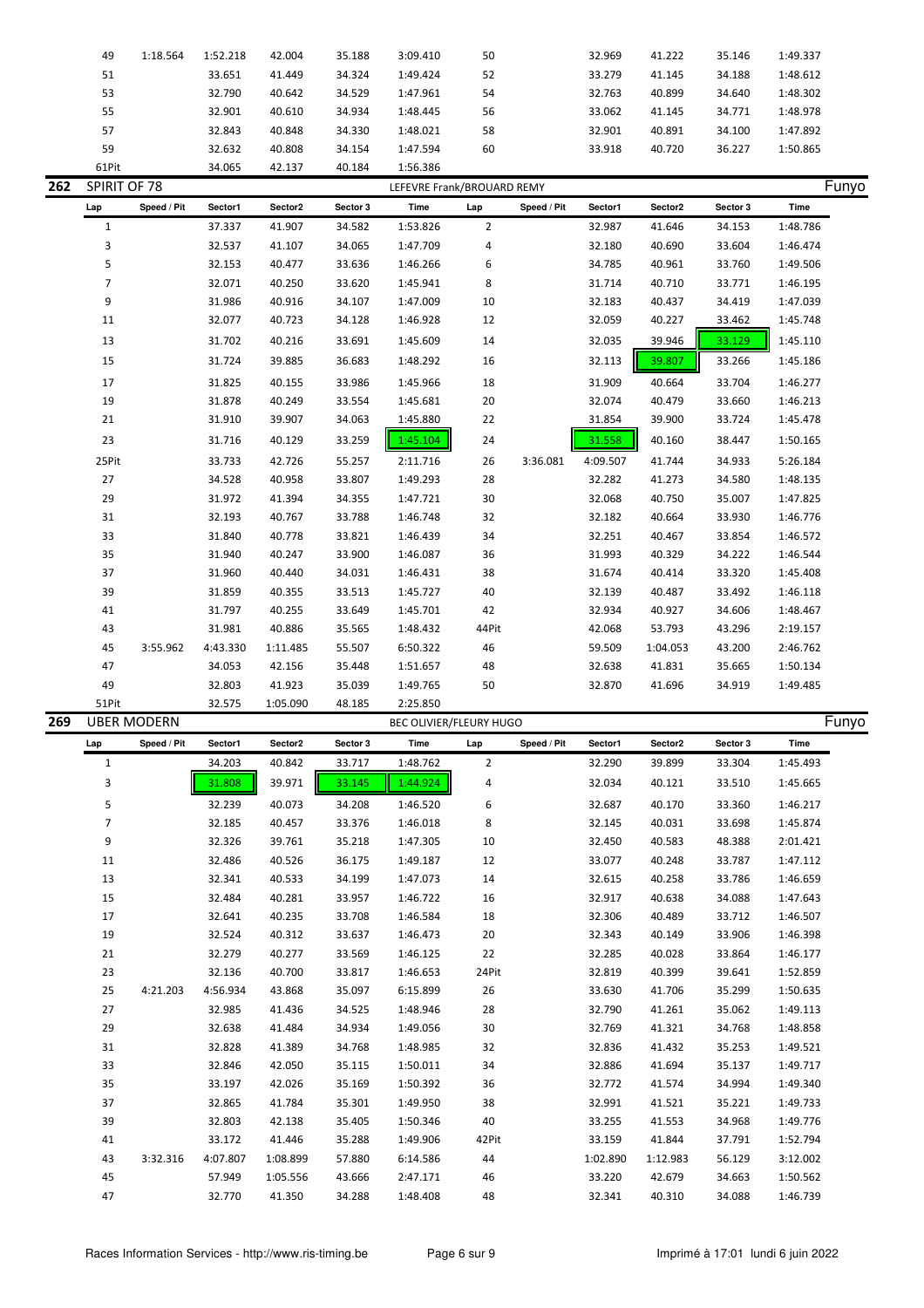|     | 49                 |             | 32.352   | 40.260   | 34.276   | 1:46.888                            | 50             |             | 33.386   | 40.293   | 34.752   | 1:48.431    |
|-----|--------------------|-------------|----------|----------|----------|-------------------------------------|----------------|-------------|----------|----------|----------|-------------|
|     | 51                 |             | 32.211   | 41.304   | 33.753   | 1:47.268                            | 52             |             | 32.270   | 40.142   | 34.046   | 1:46.458    |
|     | 53                 |             | 32.306   | 40.137   | 33.687   | 1:46.130                            | 54             |             | 32.397   | 39.797   | 33.856   | 1:46.050    |
|     | 55                 |             | 32.266   | 39.704   | 33.812   | 1:45.782                            | 56             |             | 32.639   | 39.890   | 33.626   | 1:46.155    |
|     | 57                 |             | 32.392   | 40.028   | 33.708   | 1:46.128                            | 58             |             | 32.383   | 40.366   | 33.905   | 1:46.654    |
|     | 59                 |             | 32.299   | 39.956   | 33.904   | 1:46.159                            | 60Pit          |             | 32.837   | 41.236   | 34.393   | 1:48.466    |
|     |                    |             |          |          |          |                                     |                |             |          |          |          |             |
|     | 61                 | 1:20.629    | 1:51.329 | 40.219   | 34.230   | 3:05.778                            | 62             |             | 32.398   | 39.635   | 33.902   | 1:45.935    |
| 277 | <b>DAFA RACING</b> |             |          |          |          | ROBIN JEAN CHRISTOPHE/ROBIN NICOLAS |                |             |          |          |          | Funyo       |
|     | Lap                | Speed / Pit | Sector1  | Sector2  | Sector 3 | Time                                | Lap            | Speed / Pit | Sector1  | Sector2  | Sector 3 | <b>Time</b> |
|     | $\mathbf{1}$       |             | 36.306   | 41.514   | 34.599   | 1:52.419                            | $\overline{2}$ |             | 32.780   | 40.797   | 33.907   | 1:47.484    |
|     | 3                  |             | 31.761   | 41.259   | 33.765   | 1:46.785                            | 4              |             | 31.948   | 40.263   | 33.604   | 1:45.815    |
|     | 5                  |             | 32.060   | 40.118   | 34.350   | 1:46.528                            | 6              |             | 50.952   | 43.666   | 34.857   | 2:09.475    |
|     | $\overline{7}$     |             | 32.672   | 41.192   | 34.620   | 1:48.484                            | 8              |             | 32.084   | 40.362   | 34.382   | 1:46.828    |
|     | 9                  |             | 32.291   | 40.952   | 34.183   | 1:47.426                            | 10             |             | 32.267   | 40.326   | 34.694   | 1:47.287    |
|     | 11                 |             | 32.622   | 40.505   | 34.030   | 1:47.157                            | 12             |             | 32.038   | 39.938   | 48.719   | 2:00.695    |
|     | 13                 |             | 32.865   | 40.559   | 34.194   | 1:47.618                            | 14             |             | 33.456   | 41.026   | 34.845   | 1:49.327    |
|     | 15                 |             | 32.250   | 40.332   | 34.538   | 1:47.120                            | 16             |             | 32.289   | 40.109   | 34.185   | 1:46.583    |
|     | 17                 |             | 31.812   | 40.626   | 34.221   | 1:46.659                            | 18             |             | 31.973   | 40.634   | 34.005   | 1:46.612    |
|     | 19                 |             | 31.892   | 40.509   | 34.108   | 1:46.509                            | 20             |             | 32.124   | 40.103   | 34.181   | 1:46.408    |
|     |                    |             |          |          |          |                                     |                |             |          |          |          |             |
|     | 21                 |             | 31.870   | 40.173   | 34.353   | 1:46.396                            | 22             |             | 32.082   | 40.351   | 34.182   | 1:46.615    |
|     | 23                 |             | 32.040   | 41.214   | 34.605   | 1:47.859                            | 24Pit          |             | 32.536   | 45.579   | 34.973   | 1:53.088    |
|     | 25                 | 3:42.339    | 4:17.370 | 43.160   | 35.109   | 5:35.639                            | 26             |             | 32.501   | 40.053   | 34.349   | 1:46.903    |
|     | 27                 |             | 32.121   | 40.585   | 34.728   | 1:47.434                            | 28             |             | 32.550   | 40.605   | 34.030   | 1:47.185    |
|     | 29                 |             | 32.145   | 40.257   | 34.636   | 1:47.038                            | 30             |             | 34.159   | 39.945   | 34.091   | 1:48.195    |
|     | 31                 |             | 31.969   | 39.805   | 34.127   | 1:45.901                            | 32             |             | 31.956   | 40.218   | 34.812   | 1:46.986    |
|     | 33                 |             | 31.928   | 40.984   | 34.913   | 1:47.825                            | 34             |             | 31.977   | 40.374   | 34.419   | 1:46.770    |
|     | 35                 |             | 33.011   | 41.001   | 34.898   | 1:48.910                            | 36             |             | 31.935   | 40.616   | 34.189   | 1:46.740    |
|     | 37                 |             | 31.755   | 40.675   | 34.794   | 1:47.224                            | 38             |             | 31.796   | 40.320   | 34.436   | 1:46.552    |
|     | 39                 |             | 32.260   | 40.276   | 34.351   | 1:46.887                            | 40             |             | 31.798   | 40.168   | 33.514   | 1:45.480    |
|     | 41                 |             | 31.734   | 40.421   | 34.297   | 1:46.452                            | 42             |             | 31.826   | 40.328   | 34.323   | 1:46.477    |
|     | 43                 |             | 35.254   | 41.938   | 37.195   | 1:54.387                            | 44Pit          |             | 35.153   | 46.841   | 41.006   | 2:03.000    |
|     | 45                 | 3:39.554    | 4:18.642 | 1:11.037 | 54.854   | 6:24.533                            | 46             |             | 59.772   | 1:03.813 | 43.019   | 2:46.604    |
|     | 47                 |             | 33.545   | 43.281   | 35.126   | 1:51.952                            | 48             |             | 33.704   | 42.222   | 34.386   | 1:50.312    |
|     | 49                 |             | 32.461   | 41.841   | 34.568   | 1:48.870                            | 50             |             | 32.419   | 41.775   | 34.991   | 1:49.185    |
|     |                    |             |          |          |          |                                     |                | 4:38.854    |          |          |          |             |
|     | 51Pit<br>53        |             | 38.998   | 51.429   | 41.558   | 2:11.985                            | 52             |             | 5:09.494 | 40.650   | 34.047   | 6:24.191    |
|     |                    |             | 32.381   | 40.916   | 34.246   | 1:47.543                            | 54             |             | 32.112   | 40.150   | 34.514   | 1:46.776    |
|     | 55                 |             | 33.086   | 40.223   | 33.265   | 1:46.574                            | 56             |             | 32.265   | 40.705   | 33.613   | 1:46.583    |
|     | 57                 |             | 31.937   | 40.767   | 34.036   | 1:46.740                            | 58             |             | 32.310   | 40.387   | 33.368   | 1:46.065    |
|     | 59                 |             | 31.727   | 40.664   | 33.536   | 1:45.927                            | 60             |             | 31.710   | 40.819   | 34.365   | 1:46.894    |
|     | 61                 |             | 31.999   | 40.315   | 33.845   | 1:46.159                            | 62Pit          |             | 31.794   | 40.026   | 34.447   | 1:46.267    |
|     | 63                 | 3:39.748    | 4:12.704 | 44.994   | 35.607   | 5:33.305                            | 64             |             | 50.746   | 1:08.169 | 58.139   | 2:57.054    |
|     | 65                 |             | 56.722   | 1:04.223 | 44.279   | 2:45.224                            | 66             |             | 33.490   | 43.296   | 34.388   | 1:51.174    |
|     | 67                 |             | 33.163   | 40.920   | 34.010   | 1:48.093                            | 68             |             | 31.619   | 41.395   | 34.697   | 1:47.711    |
|     | 69                 |             | 31.828   | 40.772   | 34.072   | 1:46.672                            | 70             |             | 31.664   | 40.237   | 33.337   | 1:45.238    |
|     | 71                 |             | 31.858   | 40.764   | 33.686   | 1:46.308                            | 72             |             | 31.699   | 40.247   | 33.999   | 1:45.945    |
|     | 73                 |             | 31.868   | 40.243   | 34.023   | 1:46.134                            | 74             |             | 31.568   | 40.165   | 33.515   | 1:45.248    |
|     | 75                 |             | 31.761   | 40.218   | 33.493   | 1:45.472                            | 76             |             | 31.722   | 41.240   | 33.730   | 1:46.692    |
|     | 77                 |             | 31.401   | 40.251   | 33.539   | 1:45.191                            | 78             |             | 31.613   | 40.130   | 33.718   | 1:45.461    |
|     |                    |             |          |          |          |                                     |                |             |          |          |          |             |
|     | 79                 |             | 31.398   | 40.493   | 33.976   | 1:45.867                            | 80             |             | 31.732   | 40.450   | 33.519   | 1:45.701    |
|     | 81                 |             | 31.679   | 41.516   | 33.645   | 1:46.840                            | 82             |             | 31.542   | 40.300   | 33.651   | 1:45.493    |
|     | 83                 |             | 32.261   | 41.597   | 33.537   | 1:47.395                            | 84             |             | 31.759   | 40.268   | 33.500   | 1:45.527    |
|     | 85                 |             | 31.965   | 41.617   | 34.575   | 1:48.157                            | 86             |             | 33.713   | 40.724   | 46.665   | 2:01.102    |
|     | 87                 |             | 32.671   | 40.683   | 34.076   | 1:47.430                            | 88             |             | 32.098   | 40.809   | 34.053   | 1:46.960    |
|     | 89                 |             | 31.845   | 41.140   | 34.181   | 1:47.166                            | 90             |             | 31.861   | 40.965   | 35.286   | 1:48.112    |
| 286 | <b>BELT RACING</b> |             |          |          |          | BERNARD ETHAN/HEBRARD SACHA         |                |             |          |          |          | Funyo       |
|     | Lap                | Speed / Pit | Sector1  | Sector2  | Sector 3 | Time                                | Lap            | Speed / Pit | Sector1  | Sector2  | Sector 3 | <b>Time</b> |
|     | $\mathbf{1}$       |             | 37.949   | 42.115   | 34.735   | 1:54.799                            | $\overline{2}$ |             | 32.960   | 41.334   | 34.390   | 1:48.684    |
|     | 3                  |             | 32.673   | 40.761   | 34.311   | 1:47.745                            | 4              |             | 32.453   | 40.495   | 33.737   | 1:46.685    |
|     | 5                  |             | 32.295   | 40.382   | 33.691   | 1:46.368                            | 6              |             | 33.264   | 40.370   | 33.575   | 1:47.209    |
|     | 7                  |             |          |          |          |                                     | 8              |             | 31.900   |          |          |             |
|     |                    |             | 32.007   | 40.158   | 33.369   | 1:45.534                            |                |             |          | 40.326   | 33.348   | 1:45.574    |
|     | 9                  |             | 32.308   | 40.165   | 33.383   | 1:45.856                            | 10             |             | 32.193   | 39.945   | 33.621   | 1:45.759    |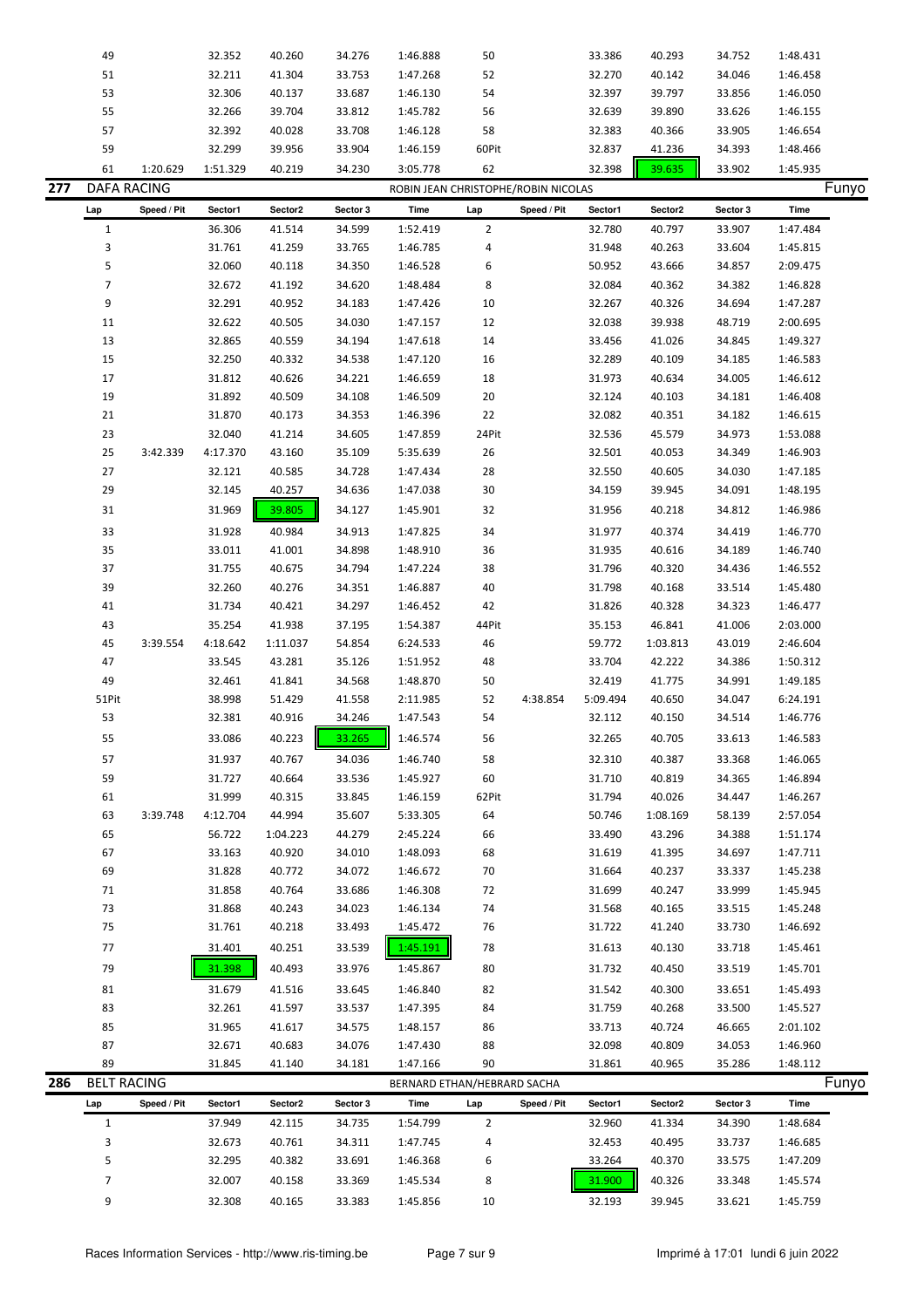|     | 11                |             | 32.163   | 39.882   | 33.104   | 1:45.149                       | 12             |             | 32.147   | 39.959   | 33.295   | 1:45.401 |       |
|-----|-------------------|-------------|----------|----------|----------|--------------------------------|----------------|-------------|----------|----------|----------|----------|-------|
|     | 13                |             | 32.367   | 39.841   | 33.985   | 1:46.193                       | 14             |             | 32.165   | 39.543   | 33.237   | 1:44.945 |       |
|     | 15                |             | 31.977   | 39.640   | 33.267   | 1:44.884                       | 16             |             | 32.030   | 40.187   | 33.384   | 1:45.601 |       |
|     | 17                |             | 32.162   | 39.881   | 33.272   | 1:45.315                       | 18             |             | 32.209   | 39.936   | 33.247   | 1:45.392 |       |
|     | 19                |             | 32.253   | 40.101   | 33.317   | 1:45.671                       | 20             |             | 32.207   | 40.773   | 33.244   | 1:46.224 |       |
|     | 21                |             | 32.010   | 39.907   | 33.301   | 1:45.218                       | 22             |             | 32.134   | 39.853   | 33.473   | 1:45.460 |       |
|     | 23                |             | 32.179   | 39.794   | 33.279   | 1:45.252                       | 24             |             | 32.308   | 40.262   | 35.466   | 1:48.036 |       |
|     | 25                |             | 32.952   | 51.478   | 1:01.051 | 2:25.481                       | 26Pit          |             | 1:05.670 | 1:14.899 | 39.666   | 3:00.235 |       |
|     | 27                | 3:43.381    | 4:15.851 | 41.462   | 34.651   | 5:31.964                       | 28             |             | 33.181   | 40.953   | 34.595   | 1:48.729 |       |
|     | 29                |             | 32.502   | 40.630   | 35.729   | 1:48.861                       | 30             |             | 33.057   | 40.814   | 34.650   | 1:48.521 |       |
|     | 31                |             | 32.583   | 40.708   | 34.572   | 1:47.863                       | 32             |             | 32.615   | 40.526   | 34.458   | 1:47.599 |       |
|     | 33                |             | 32.270   | 40.452   | 34.226   | 1:46.948                       | 34             |             | 32.684   | 40.587   | 34.378   | 1:47.649 |       |
|     | 35                |             | 32.413   | 40.367   | 34.404   | 1:47.184                       | 36             |             | 32.484   | 40.434   | 34.262   | 1:47.180 |       |
|     | 37                |             | 32.188   | 40.466   |          | 1:47.066                       | 38             |             | 32.246   | 40.597   | 33.793   | 1:46.636 |       |
|     | 39                |             |          |          | 34.412   |                                |                |             |          |          |          |          |       |
|     |                   |             | 32.153   | 40.214   | 33.666   | 1:46.033                       | 40             |             | 32.001   | 41.111   | 33.830   | 1:46.942 |       |
|     | 41                |             | 31.905   | 40.285   | 34.070   | 1:46.260                       | 42             |             | 32.100   | 40.262   | 39.851   | 1:52.213 |       |
|     | 43                |             | 38.869   | 44.478   | 58.524   | 2:21.871                       | 44Pit          |             | 43.741   | 43.043   | 35.643   | 2:02.427 |       |
|     | 45                | 3:38.825    | 4:13.726 | 41.864   | 34.663   | 5:30.253                       | 46             |             | 34.983   | 1:02.403 | 42.634   | 2:20.020 |       |
|     | 47                |             | 32.932   | 42.384   | 34.907   | 1:50.223                       | 48             |             | 32.926   | 41.352   | 34.805   | 1:49.083 |       |
|     | 49                |             | 33.015   | 41.773   | 34.916   | 1:49.704                       | 50             |             | 33.244   | 41.169   | 34.037   | 1:48.450 |       |
|     | 51                |             | 32.182   | 40.198   | 33.502   | 1:45.882                       | 52             |             | 32.277   | 40.339   | 33.806   | 1:46.422 |       |
|     | 53                |             | 32.419   | 40.267   | 33.684   | 1:46.370                       | 54             |             | 32.599   | 40.593   | 33.692   | 1:46.884 |       |
|     | 55                |             | 32.475   | 40.306   | 33.860   | 1:46.641                       | 56             |             | 32.364   | 40.077   | 33.388   | 1:45.829 |       |
|     | 57                |             | 32.275   | 40.065   | 33.439   | 1:45.779                       | 58             |             | 32.375   | 40.028   | 33.661   | 1:46.064 |       |
|     | 59                |             | 32.409   | 40.386   | 34.048   | 1:46.843                       | 60             |             | 32.689   | 40.456   | 33.806   | 1:46.951 |       |
|     | 61                |             | 32.626   | 40.378   | 34.234   | 1:47.238                       | 62             |             | 32.655   | 40.600   | 33.876   | 1:47.131 |       |
|     | 63                |             | 32.517   | 40.573   | 34.491   | 1:47.581                       | 64Pit          |             | 32.648   | 40.648   | 34.103   | 1:47.399 |       |
|     | 65                | 3:43.756    | 4:21.894 | 1:13.503 | 1:06.075 | 6:41.472                       | 66             |             | 1:07.511 | 1:10.383 | 57.885   | 3:15.779 |       |
|     | 67                |             | 56.493   | 1:04.953 | 45.337   | 2:46.783                       | 68             |             | 33.882   | 41.378   | 34.756   | 1:50.016 |       |
|     | 69                |             | 32.939   | 40.896   | 36.015   | 1:49.850                       | 70             |             | 32.961   | 41.729   | 35.711   | 1:50.401 |       |
|     | 71                |             | 32.665   | 41.241   | 34.327   | 1:48.233                       | 72             |             | 32.868   | 41.624   | 35.514   | 1:50.006 |       |
|     | 73                |             | 33.045   | 40.865   | 34.451   | 1:48.361                       | 74             |             | 32.665   | 40.882   | 35.216   | 1:48.763 |       |
|     | 75                |             | 33.141   | 40.789   | 35.049   | 1:48.979                       | 76             |             | 33.208   | 41.066   | 34.804   | 1:49.078 |       |
|     | 77                |             | 32.809   | 40.898   | 34.635   | 1:48.342                       | 78             |             | 32.542   | 40.627   | 34.428   | 1:47.597 |       |
|     | 79                |             | 32.553   | 40.780   | 35.100   | 1:48.433                       | 80             |             | 32.608   | 41.304   | 34.939   | 1:48.851 |       |
|     | 81                |             | 32.770   | 41.057   | 34.831   | 1:48.658                       | 82             |             | 32.861   | 40.788   | 34.819   | 1:48.468 |       |
|     | 83                |             | 32.655   | 40.531   | 34.609   | 1:47.795                       | 84             |             | 32.461   | 40.883   | 34.843   | 1:48.187 |       |
|     | 85                |             | 32.747   | 40.906   | 34.890   | 1:48.543                       | 86             |             | 32.896   | 40.734   | 34.765   | 1:48.395 |       |
|     | 87                |             | 32.505   | 41.175   | 34.657   | 1:48.337                       | 88             |             | 32.648   | 41.010   | 34.524   | 1:48.182 |       |
|     | 89                |             | 32.869   | 41.437   | 36.187   | 1:50.493                       | 90             |             | 33.635   | 40.725   | 35.159   | 1:49.519 |       |
|     | 91                |             | 32.698   | 41.258   | 35.360   | 1:49.316                       |                |             |          |          |          |          |       |
| 287 | <b>SOPBSR</b>     |             |          |          |          | BIOTTEAU OLIVIER/RUFFINO BRIAN |                |             |          |          |          |          | Funyo |
|     | Lap               | Speed / Pit | Sector1  | Sector2  | Sector 3 | Time                           | Lap            | Speed / Pit | Sector1  | Sector2  | Sector 3 | Time     |       |
|     | $\mathbf{1}$      |             | 35.995   | 41.484   | 34.380   | 1:51.859                       | $\overline{2}$ |             | 33.188   | 41.449   | 33.987   | 1:48.624 |       |
|     | 3                 |             | 32.423   | 40.855   | 33.794   | 1:47.072                       | 4              |             | 32.358   | 40.143   | 33.282   | 1:45.783 |       |
|     | 5                 |             | 32.563   | 40.384   | 33.454   | 1:46.401                       | 6              |             | 32.700   | 40.059   | 33.241   | 1:46.000 |       |
|     | 7                 |             | 32.539   | 40.423   | 33.585   | 1:46.547                       | 8              |             | 32.376   | 40.077   | 33.226   | 1:45.679 |       |
|     | 9                 |             | 32.187   | 39.945   | 33.372   | 1:45.504                       | 10             |             | 32.453   | 40.218   | 33.541   | 1:46.212 |       |
|     |                   |             |          |          |          |                                |                |             |          |          |          |          |       |
|     | 11                |             | 32.442   | 40.116   | 33.393   | 1:45.951                       | 12             |             | 32.202   | 39.969   | 33.075   | 1:45.246 |       |
|     | 13Pit             |             | 32.227   | 42.644   | 44.106   | 1:58.977                       | 14             | 4:22.722    | 4:58.548 | 42.187   | 34.430   | 6:15.165 |       |
|     | 15                |             | 32.953   | 40.782   | 33.486   | 1:47.221                       | 16             |             | 32.636   | 40.463   | 33.374   | 1:46.473 |       |
|     | 17                |             | 32.537   | 39.949   | 33.155   | 1:45.641                       | 18             |             | 32.562   | 40.816   | 33.975   | 1:47.353 |       |
|     | 19                |             | 32.856   | 40.303   | 33.697   | 1:46.856                       | 20             |             | 32.952   | 40.018   | 32.978   | 1:45.948 |       |
|     | 21                |             | 32.368   | 40.337   | 34.262   | 1:46.967                       | 22Pit          |             | 33.323   | 41.474   | 33.604   | 1:48.401 |       |
|     | 23                | 3:36.792    | 4:13.522 | 43.213   | 34.896   | 5:31.631                       | 24             |             | 34.209   | 43.755   | 34.286   | 1:52.250 |       |
| 290 | <b>HMC RACING</b> |             |          |          |          | STURM NICOLAS/GARDIN CEDRIC    |                |             |          |          |          |          | Funyo |
|     | Lap               | Speed / Pit | Sector1  | Sector2  | Sector 3 | Time                           | Lap            | Speed / Pit | Sector1  | Sector2  | Sector 3 | Time     |       |
|     | $\mathbf{1}$      |             | 35.503   | 41.337   | 34.444   | 1:51.284                       | $\overline{2}$ |             | 32.535   | 41.012   | 34.392   | 1:47.939 |       |
|     | 3Pit              |             | 32.359   | 45.443   | 42.919   | 2:00.721                       | 4Pit           | 4:55.439    | 5:30.117 | 43.130   | 36.474   | 6:49.721 |       |
|     | 5                 | 6:19.864    | 6:53.105 | 41.281   | 34.235   | 8:08.621                       | 6              |             | 32.672   | 40.895   | 33.934   | 1:47.501 |       |
|     | 7                 |             | 32.341   | 40.677   | 33.767   | 1:46.785                       | 8              |             | 32.306   | 40.013   | 33.421   | 1:45.740 |       |
|     |                   |             |          |          |          |                                |                |             |          |          |          |          |       |